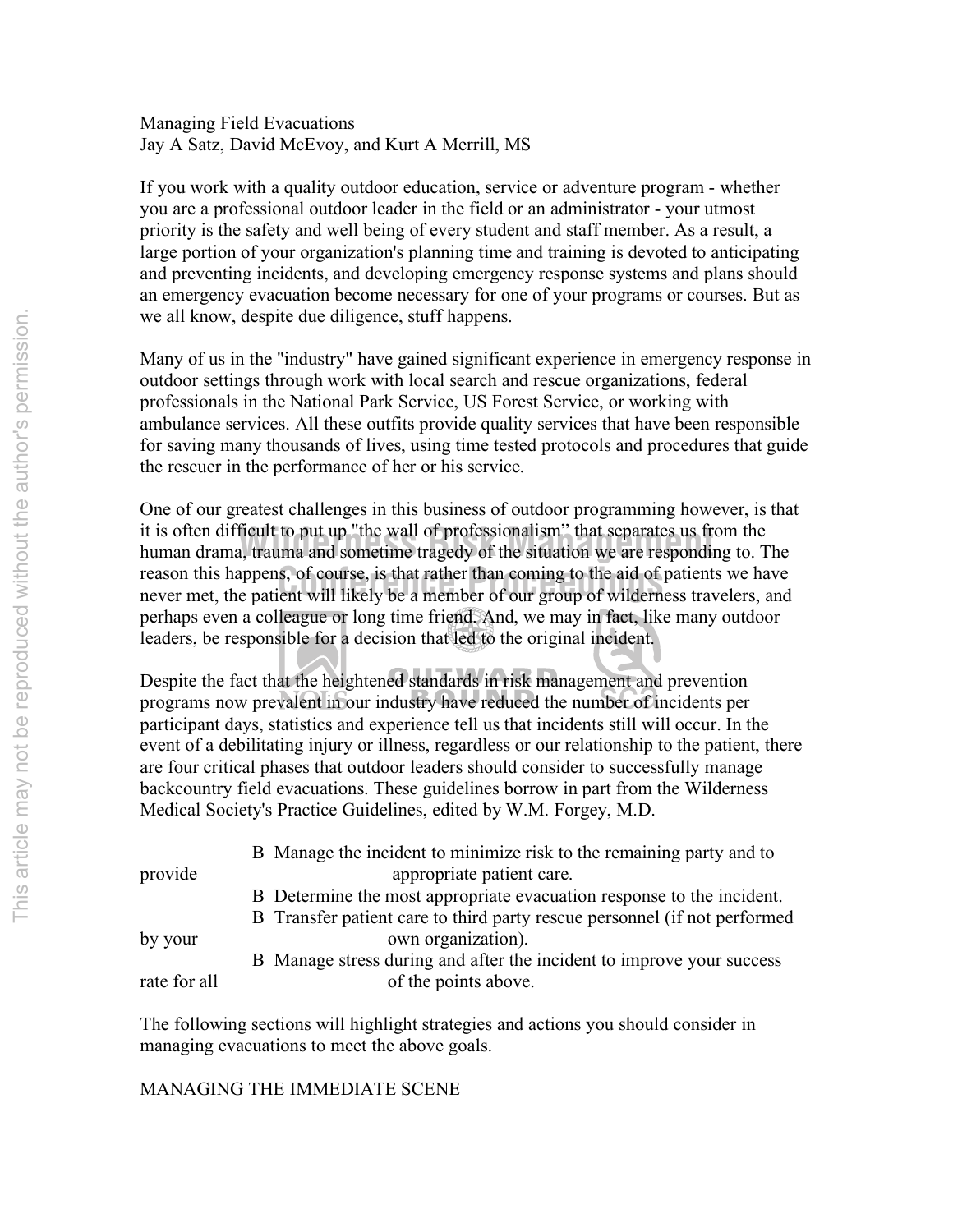"Don't just do something...stand there!"

Safety is your number one priority. But you must stop and assess the scene before you assess the patient(s). Before you touch your patient, ask yourself four questions: What happened? Are you safe? Is the rest of your group safe? Is the injured/ill person in a safe environment? Think before you act. As soon as patient care begins, your ability to assess the larger scene for safety and mechanism of injury is greatly reduced by your specific focus on the patient.

Despite both your training and experience, managing a critical scene is very stressful and can be overwhelming. Imagine how you would feel if you were group leader of young adults and your route choice proved to be unsafe and led to the injury of two of your students. Unlike rescue personnel who maintain a level of "distance" from an anonymous patient, outdoor leaders typically know and are responsible for their patients. Another critical factor in this scenario is the possibility that, in some instances, the leaders may have played a role in causing the initial incident. It would be easy to become totally overwhelmed at such a moment.

Distracting emotions and concerns need to moved into the "To Be Dealt With Later" file.<br>These might include-though not limited to-pity or fear, thoughts about the long-term Issues of the moment - assuring scene safety, medical care of the patient, instituting the emergency response plan, and providing for the needs of the uninjured group members. The leader must be able to control these emotions in order to focus on the important issues of the moment - assuring scene safety, medical care of the patient, instituting the These might include-though not limited to-pity or fear, thoughts about the long-term outcome of the illness or injury, guilt and feelings of personal responsibility, and the potential for professional and legal consequences. Although you must deal with these issues at some point after this critical stage, for now you need to concentrate on more immediate needs. By recognizing that these concerns will loom up in the midst of your initial response and anticipating them as absolutely normal and appropriate, you will find it easier to focus your energies on the task at hand.

THE EVACUATION SPECTRUM "Today is a good day to get hurt!"

As a leader you should be able to wake up and say "this is a good day for me or a member of my group to get hurt. My group is healthy, well fed, well hydrated, in good spirits, and we have a well thought out emergency response plan should something go wrong". If you cannot say this at the beginning of each and every day, then as a leader, you need to address and correct this problem. As a leader, remember to focus on injury and illness prevention.

Your main objective is obviously to prevent accidents and illness so that incidents and consequently, evacuations, become unnecessary. Fortunately, most injuries and illnesses are minor and can be addressed and treated in the field. However, there is a second, more subtle, level of prevention that needs to occur to prevent the injury or illness from progressing from the left side of the evacuation spectrum to the right side (see below). For example, by continuing to assess and treat an injury as simple as an infected blister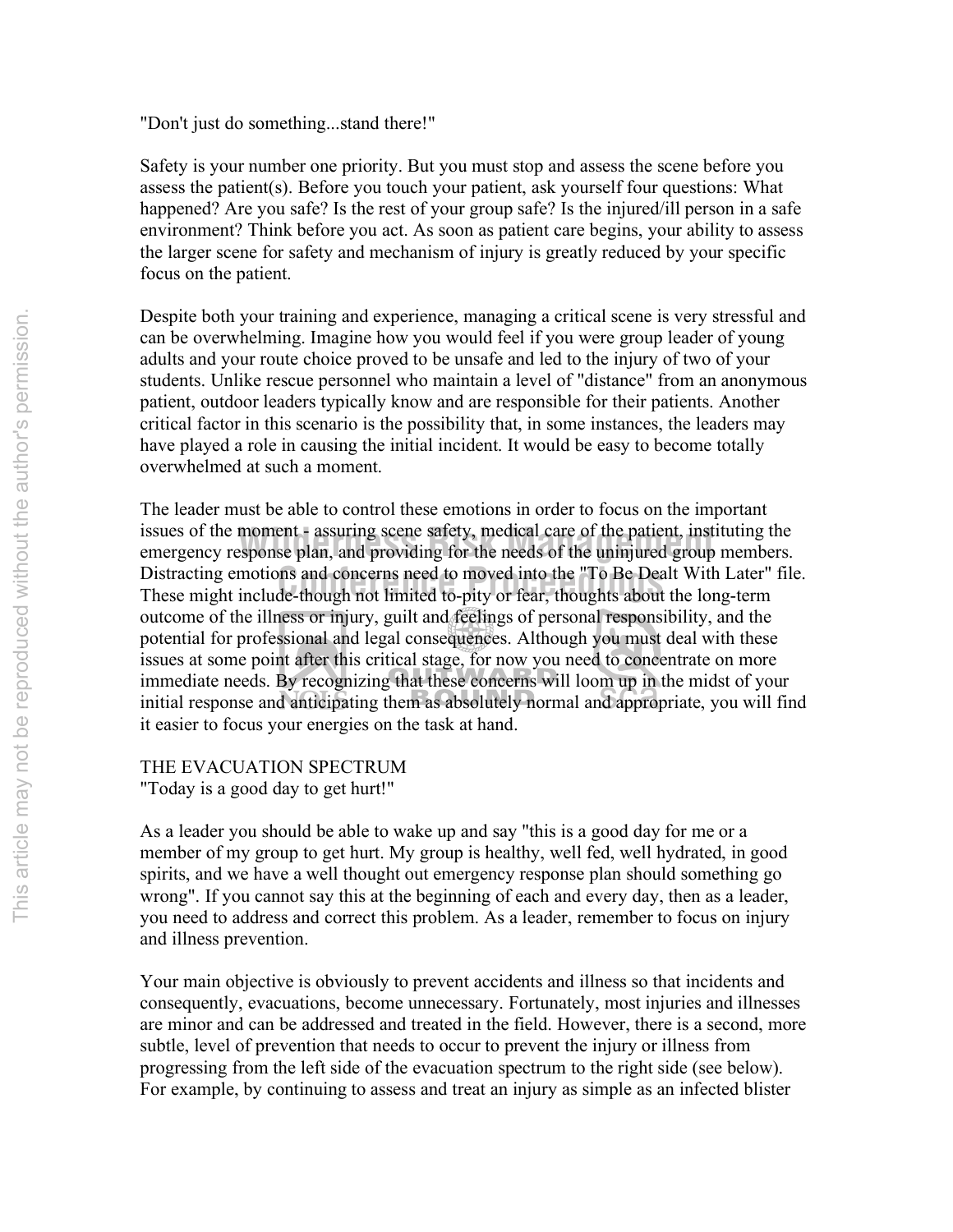you may be able to walk your patient out rather than having them become weakened through a progressive infection. It is important to continue concentrating on this second level of injury and illness prevention after the initial incident has occurred to keep the injury/illness from progressing.

Evacuation Spectrum No Evacuation Necessary ->Self and Assisted Evacuation -> Simple Carry ->Litter Carry

There are many variables to consider as you assess backcountry emergencies. We will cover some evacuation criteria later, but these criteria must be evaluated within the context of the evacuation spectrum. The spectrum's first category is "No Evacuation Needed". You make this decision after determining that you can handle the situation where you are.

The second category is "Self and Assisted Evacuation". Here the patient can self-extricate with little or no help. An example is a patient with an early urinary tract infection (UTI) who is ill but still able to walk (ski, paddle, whatever) out of the backcountry.

The third category is "Simple Carry". This same patient becomes too weak to walk, but is strong enough (and the terrain forgiving enough) to be carried out by one or two team strong enough (and the terrain forgiving enough) to be carried out by one or two team<br>members. This evacuation will be slower than the "Self and Assisted", and is the first category where we really begin to worry about rescuer and patient safety (particularly category where we really begin to worry about rescuer and patient safety (particularly falls and back injuries). This method is obviously not an acceptable choice for any patient needing cervical spine protection during transport.  $\mathbf{A}_{\mathbf{a}}$ 

The fourth and final category of the evacuation spectrum is the "Litter Carry". The patient is now too weak to hold on for a carry, is unresponsive, or needs immobilization to protect known or possible fractures. Litter carries are fraught with peril and should be avoided whenever possible. They are time consuming, expensive(in terms of resources), and dangerous for all involved. So that you do not underestimate what a litter carry involves, consider this: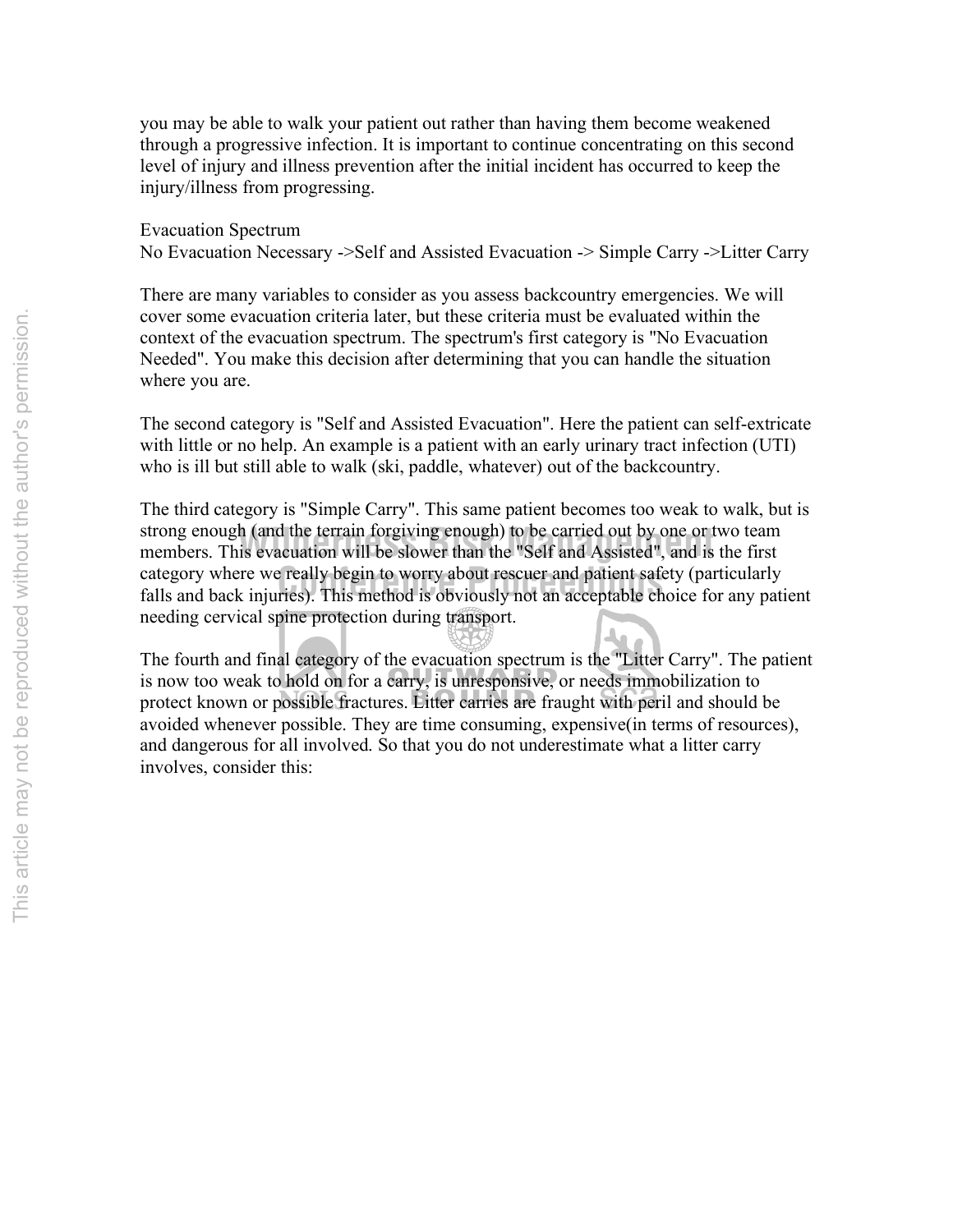Two important points need to be made as one evaluates the situation relative to the evacuation spectrum. First, this is a dynamic process. We manage evacuations the same way we manage the medical care of patients: we assess, intervene, then re-assess. Leaders must be flexible and not blindly adhere to a plan because "that's what we decided." The plan may be altered as the patient's condition and/or backcountry variables (weather, etc.) change.

Second, when in doubt, get the patient out. Whenever possible, stay on the left side of the spectrum (where no carries are involved). It is inevitable that some patients, by virtue of the illness or injury suffered, will require a litter carry. It is sometimes unavoidable. What you want to avoid is staying in the backcountry with a sick or injured patient (who yesterday could have walked out) whose condition deteriorates, and now must be carried out.

of your first considerations should be an evaluation of the weather. You may have<br>everything in place for your group to litter-carry your head-injured patient off a high Once the decision to evacuate is made, there are a number of inter-dependent variables to consider, each of which may hasten, postpone or change the method of evacuation. One Once the decision to evacuate is made, there are a number of inter-dependent variables to of your first considerations should be an evaluation of the weather. You may have mountain ridge. But if three inches of wet snow fall, making the already loose scree wet and slippery, you might want to reconsider your decision. Depending on terrain and your distance from civilization, deteriorating weather can make you want to go, or stay. You may think, "the weather is closing in, so we'd better get out of here while we can." Or, you may think, "with this weather closing in, we'd better sit tight until things clear." It depends on your patient's condition, the terrain, and your location.

You must also consider the skills of other members of your group, as well as available equipment. If no one knows how to construct a litter, or if materials are not available, another plan must be considered. The more subtle assessment is the mental and physical readiness of the members. If some are physically exhausted or mentally distraught, they probably should not embark upon an arduous litter-carry.

#### EVACUATION CRITERIA

Making the decision to actually evacuate is a challenging one, so it is helpful to have set criteria to compare to the variables of your specific situation. We have placed reasons to evacuate into eight categories, as outlined below.

Immediate Threats to Life These include patients with an unmanageable airway, acute respiratory distress (struggling to breathe, cannot sleep or are awakened due to shortness of breath, or have difficulty breathing while at rest), signs and symptoms of shock, and/or those with a deteriorating level of consciousness.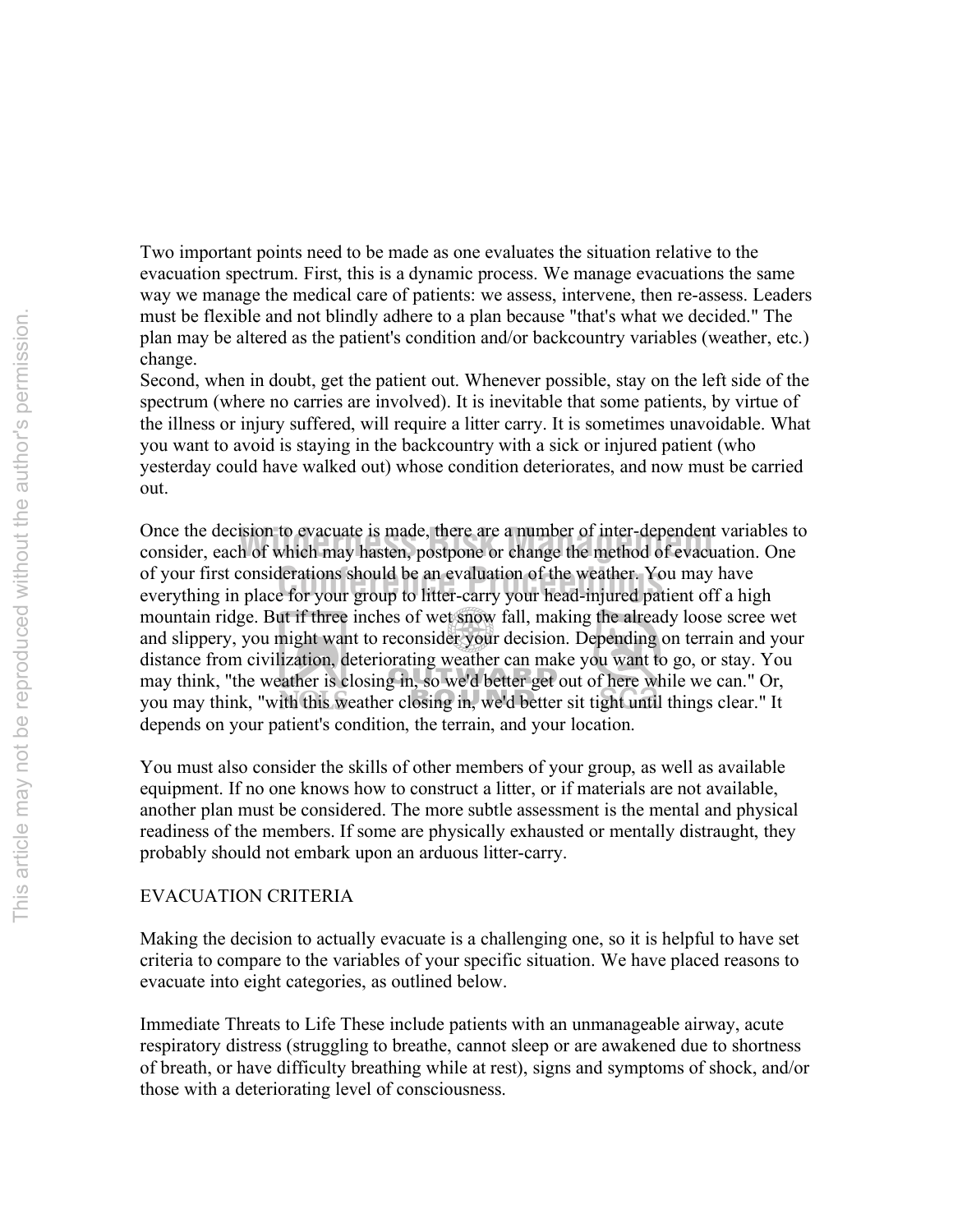Immediate Threats to Limb These include patients with severe orthopedic trauma (any fracture or any injury resulting in the loss of distal circulation, movement or sensation), suspected spinal trauma, and/or significant blows to the head (leading to changes in the level of consciousness).

Malaise This includes patients with signs and symptoms of progressive infection (increased redness, pain and swelling, "streaking" in lymphatic system towards the heart, fatigue, significant fever, swelling in lymph glands). Other symptoms include the inability to tolerate oral liquids for more than twelve hours, true diarrhea for more than twelve hours, signs and symptoms of dehydration (weakness, headache, lethargy, dry mucus membranes, low urine output, dark urine), and progressive or unexplained weakness (dehydration, infection). A final concern is significant fever, defined as any fever at all over 102 degrees F, or any fever over 100 Degrees F for longer than twelve hours.

unexplained abdominal pain, and any chest pain that you fear might not be fr<br>musculo-skeletal origin. Pain This includes severe pain with a sudden onset that is constant or getting worse or any significant pain that does not abate after twelve hours. Other concerns include abdominal pain accompanied with signs and symptoms of shock, females with unexplained abdominal pain, and any chest pain that you fear might not be from

**Cosmetics This is an area that is not often considered, but leaders and organizations,** 

especially those serving young clients, should be particularly concerned with injuries that could potentially scar and/or limit function. This is particularly challenging because of the "teenager immortality factor." Occasionally, teens do not care about small scars of the face, head and neck and will resist evacuation. Since timely closure/plastic surgery does, in some cases, reduce scarring, we must remember that their parents might care very much. Consequently, we urge you to strongly consider evacuating those patients with potentially scarring injuries of the face, head and neck and/or potentially scarring injuries to joints.

Mechanism of Injury It is crucial that providers understand the importance of this category. Young, healthy people (frequently those we deal with in the backcountry) often tolerate trauma well. They can be suffering significant internal bleeding (especially from blunt trauma to the head, chest and/or abdomen) even though the initial exam might show only minimal signs of injury. The patient may be able to compensate for many hours before external signs of distress are visible, during which time a valuable opportunity to evacuate may have been lost. Examples of mechanisms of injury necessitating evacuation even in the absence of signs or symptoms of distress include any fall greater than fifteen feet, any other "significant fall", factoring in which body parts impacted and upon what type of surface, and any trauma that results in any loss of consciousness.

Psychological Evacuate any member of the group that poses a threat to themselves and/or to others. Unstable group members can cause crises all on their own, and can make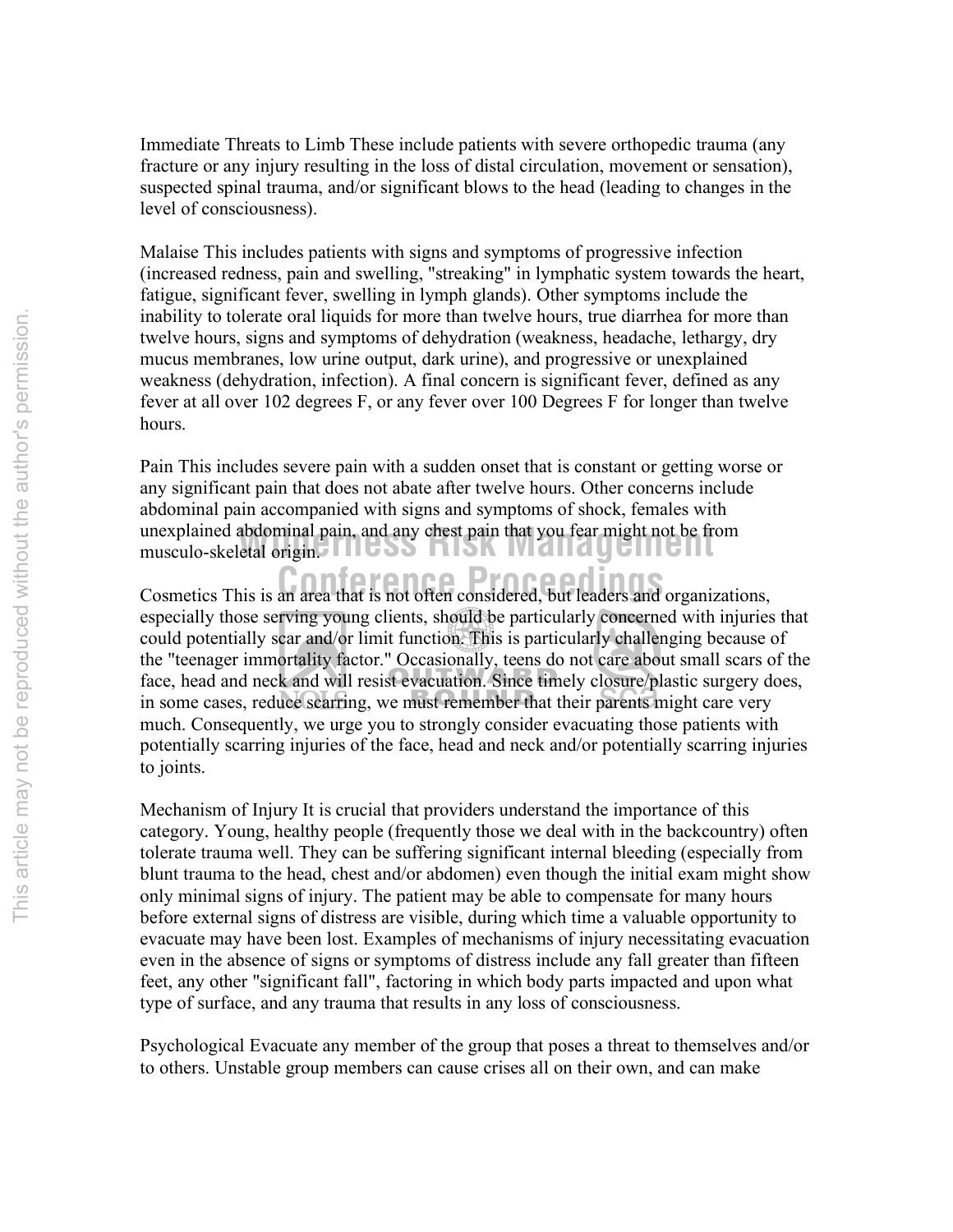dealing with other emergency situations that arise much more difficult. You should usually consider other behavioral and discipline issues under this category as well.

Other This includes patients with suspected (but not obvious) fractures, and wounds with progressive infection. Burns are almost in a separate category. You should consider evacuation for burns to hands, feet, face or genitals, 2nd degree (partial thickness) burns over more than 1% of the patient's body surface area (an area equal to the size of the palm of the patient's hand), and any 3rd degree (full thickness) burn.

Evacuation's Golden Rules

Above all, when assessing whether an evacuation is necessary, consider these four "golden rules" for making the "Go" decision to evacuate:

B Think. Evaluate the scene for potential dangers and the mechanism of injury. Assess your patient(s). Consider all variables. Then make a plan.

B Use your gut instinct (and err on the side of caution). Trust your gut instinct and your medical training. Do the pieces add up? How does the person look?

threshold and evacuate, do it sooner rather than later. Do not allow a person to become incapacitated **before** you make the decision to evacuate. B Do it sooner rather than later. Once you make the decision to cross the become incapacitated  $\Box$  **before you make the decision to evacuate.** 

B Do not rush. Although you should follow the "do it sooner" rule, once you decision to evacuate, delaying the evacuation by a few minu make the decision to evacuate, delaying the evacuation by a few minutes most likely will not change the outcome. Take time to educate your group, gather materials, and execute your plan. Do not create more patients or exit the scene with insufficient information by rushing your evacuation.

TRANSFER OF PATIENT CARE BOUND

The end goal of evacuation is transfer of the patient to professional rescuers (Search and Rescue, ground or air ambulance crews, or clinics). This transfer goes more smoothly for all parties involved (your group, the rescuers, and the sometimes-forgotten patient) if a few general guidelines are followed. First, whenever possible, designate a leader who will be the main communicator, and have that person speak with the rescue team leader. This greatly simplifies what can be a very confusing interface. Also, having a concise, legible written report is extremely valuable.

This can be a difficult time emotionally for your group. Your members will have invested much of themselves in this process. It is difficult to let go of the patient, even when you are convinced that the patient's needs are being met. The transfer leaves a void. Offer your group's help with logistics, but realize that your help may not be needed at this time. Tell them everything you want them to know. They may be in a big hurry, but this is probably your last chance to tell your story, so if you have important information make sure it gets relayed.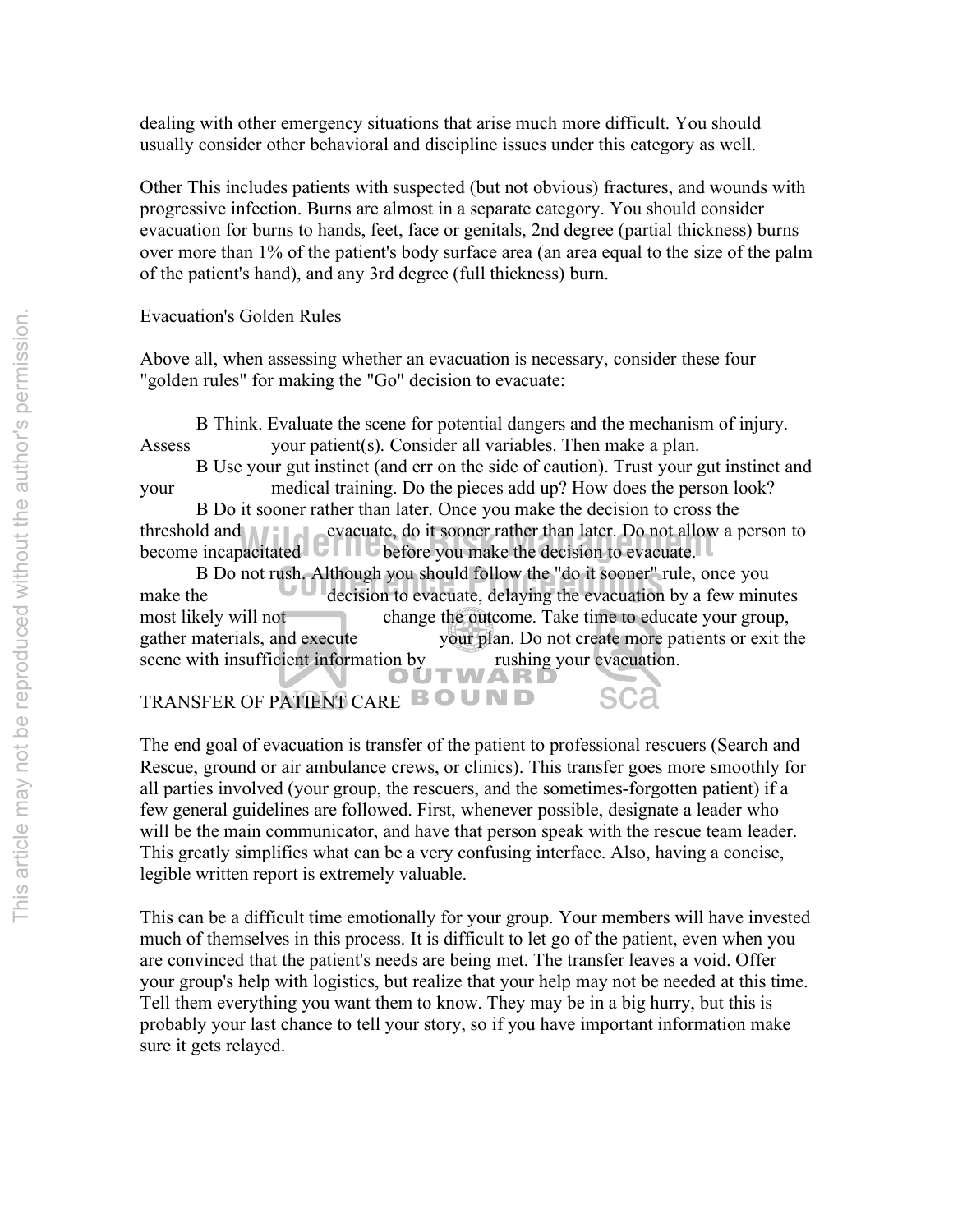This sense of separation can be especially troubling if your group members have concerns about the abilities of the rescue team. Often, these concerns are actually about communications issues that are easily resolved by slowing the quick pace of action to clearly communicate your expectations. This is of particular importance if the patient is a minor, for whom you (or your organization) hold en locus parentus, i.e., legal authority over that minor patient's care. Knowing where the patient is being taken for treatment for example, is something rescuers don't always view as an important item for you to know versus getting that patient out of the mountains quickly. But it obviously remains important to you.

of responsibilities, it might be a good time to take a break and talk about things. Whetl<br>the patient outcome is positive or not, the astute leader will recognize that people will anger amongst members, it might be best to let matters settle for awhile before addressin<br>them. But if people seem generally satisfied with the intervention, but sad at the transfer Occasionally, there may be very legitimate concerns that the transfer may actually result in a decrease in the level of medical care your patient will be receiving. You may determine that you have greater experience, and/or hold a higher level of medical certification. If, as leader, you feel that the rescue group cannot meet your patient's needs, then you will have to be creative. Options to consider include accessing another rescue group, continuing the transport yourselves, or pooling resources with the rescue team (recognizing that you cannot abandon your group without leadership). Either way, the leader can expect the members of the group to experience a sense of loss at this time. Try to anticipate and be sensitive to this. If your perception is that there are frustrations and anger amongst members, it might be best to let matters settle for awhile before addressing of responsibilities, it might be a good time to take a break and talk about things. Whether need to talk about the events, and that the timing of the conversation can be as important as the content.

Finally, even under the best of circumstances, with a strong and confident team coming in, you still need to consider your responsibility to the patient. If you have a leader to spare, she or he should most likely accompany the patient out. Once the rescue is complete, the patient (perhaps a minor) may be alone in a hospital far from home, in need of an advocate. Your organization may also be able to provide this support, or you may not be in a position to leave your group, but you should also be thinking about what happens once the patient is successfully extracted from the scene.

## MANAGING THE REST OF YOUR GROUP

Even as the patient faces a debilitating or perhaps life threatening injury or illness, you are still responsible for providing leadership for the rest of your group. It is important that both the injured person and the rest of your group see that you are in control of the situation and not being controlled by it. In the midst of the tremendous stress of such a situation, remember to care for yourself as well. Once the injured person is stabilized, calm and comfortable, you may want to step away for a moment to give yourself space to plan what you will do next.

You need to consider several things at this point. First, the members of your group are now prime candidates for becoming additional patients if you are dealing with an unsafe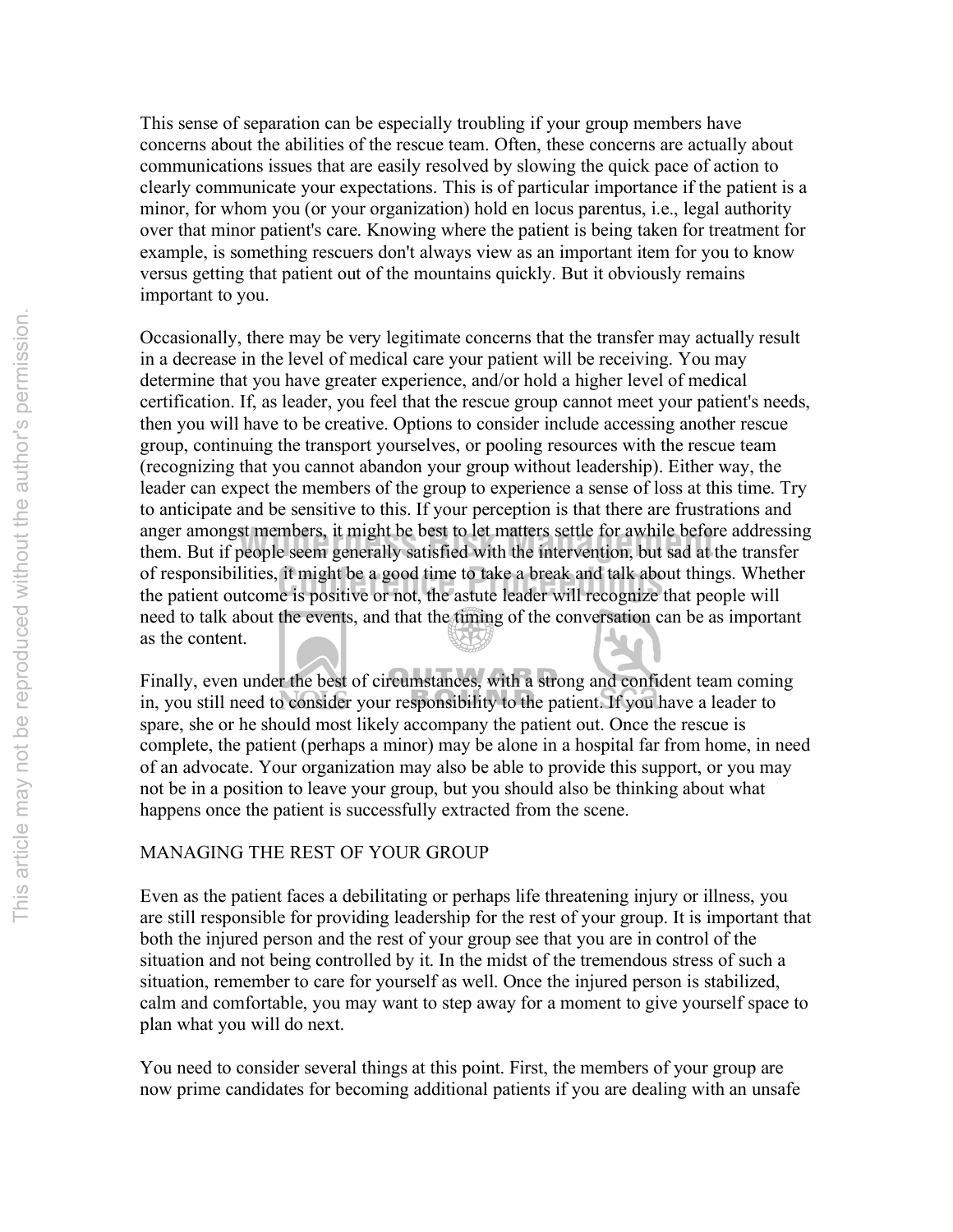scene or other significant unfavorable environmental factors. Second, this group is a potential treasure trove of assistance to both you and the patient. Finally, individuals in the group may be in a better position to see the precariousness of the situation, and thus are equally, or in some cases, more susceptible to stress than the patient. It is extremely important that you share your confidence in both their ability and your own to successfully handle this situation. Be as upbeat as possible, but also be truthful.

If possible, from a pragmatic and emotional safety standpoint, involve your group in administering first aid and evacuating the injured person. In doing so, you will begin to relieve their stress. If you have discussed safety and your emergency response plan, they will be mentally prepared to pitch in. Involve members who do not appear to be comfortable working with or near the patient with setting up shelter, preparing and distributing food and water, or other such tasks. If anyone on site becomes a nuisance rather than helpful, direct him to perform another task unrelated to the first aid/evacuation. If you suspect he may be suffering from emotional shock, have him work with a partner who can keep an eye on him. Managing stress in the patient, yourself and the rest of the crew may be the hardest and most important thing you do to ensure a smooth evacuation.

# MANAGING STRESS - IN THE FIELD **isk Management**

Perhaps the most sincere and oft spoken lie to pass the lips of an outdoor leader in crisis management mode is "I'm okay". The leader(s) job is to take care of everyone, including Perhaps the most sincere and oft spoken lie to pass the lips of an outdoor leader in crisis him or her self. Maintaining the perspective discussed earlier about time appropriate concerns versus immediate needs can help control stress in the midst of the incident response.

## OUTWARD

While you are still in the field, pay attention to basic needs. Shelter if necessary and hot food and drinks, if possible under your circumstances, can really help alleviate anxiety. Laughing and joking (sometimes necessarily out of earshot of the patient, and sometimes involving the patient) may seem macabre to some, but it also stimulates endorphins, as well as a sense of perspective that is calming. Playing hacky sack or Frisbee, or simply reminding people that it is okay and appropriate to continue to appreciate and be in awe of their surroundings does wonders to reduce stress.

If you are fortunate enough to be in contact with the outside world via radio, cellular or satellite telephones, this will often help you manage your own stress, and it will certainly be a great source of comfort to both the patient and the rest of the expedition. But it can also be a double-edged sword for you as a leader. If this communication is utilized to commence the evaluation of the incident and the response, or to superimpose administrative oversight of the decision making process for the incident response, on-site stress will skyrocket.

MANAGING STRESS - POST INCIDENT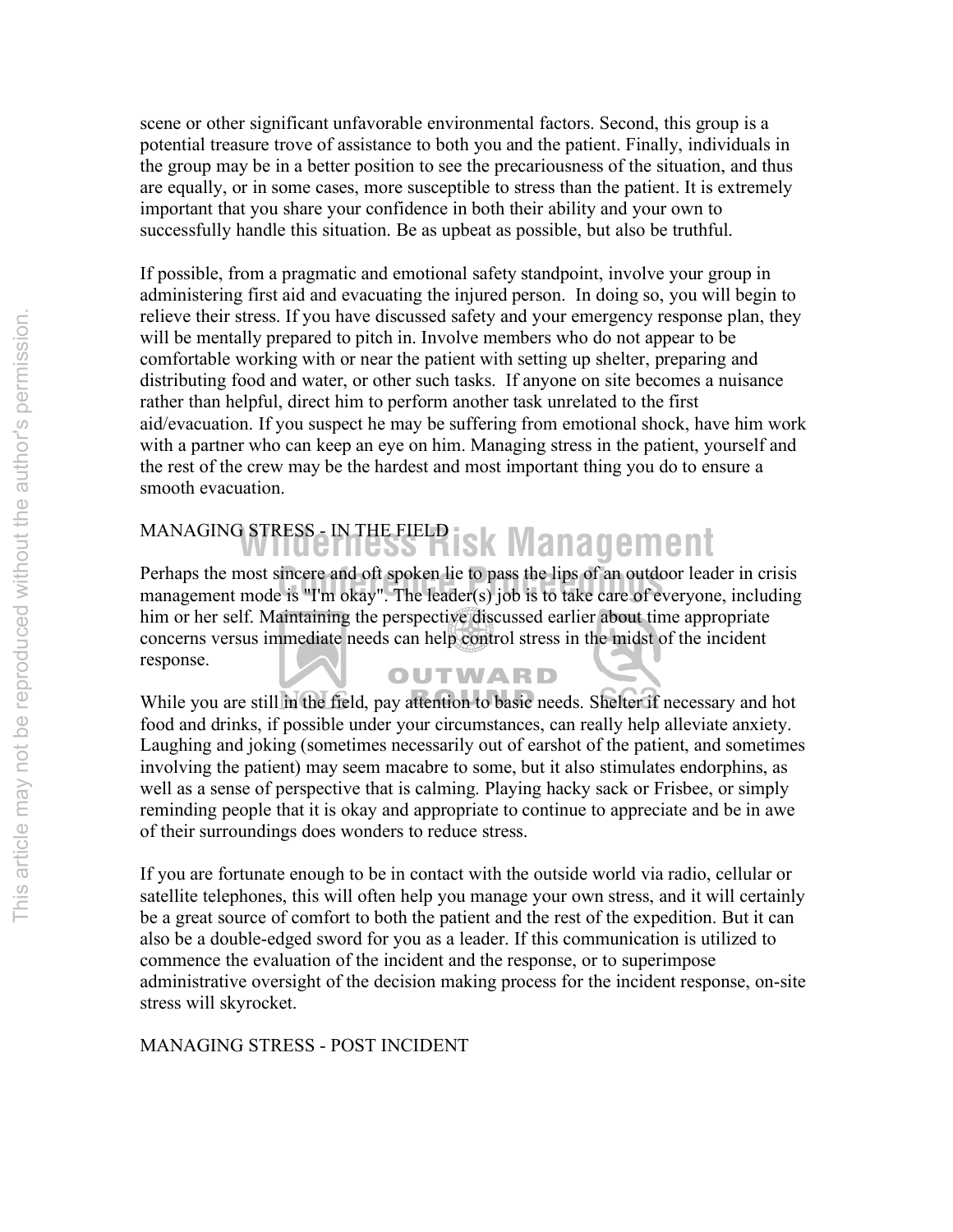Stress seems to evaporate upon the conclusion of an evacuation, regardless of the outcome. There is relief that decision making is over, and exhaustion often plays a key role in making it feel as if everything is now behind you. If the outcome is positive, euphoria may also play a role in making the stress seem to disappear. The reality is however, that stress is very much present, and it is not about to dissipate without proactive work.

For your remaining students or group members, it is time to let them know that signs of stress will either continue to manifest themselves, or will likely reappear. These signs include irritability or antisocial behavior, changes in sleep patterns, or changes in eating habits. You may also need to deal with issues of loss of trust in your leadership, or a loss of their own sense of safety in the environment in which the incident occurred.

either these feelings or other concerns whenever they need to. It is also important to have members of the group express what they are thinking and feeling in an atmosphere of trust and safety, as much as that is possible. Talk about what the worst, and best, things were for them during the incident and evacuation. Help them find pride in their role in the successes, and to find proportion and perspective regarding things that may not have gone as well. Most importantly, do not attempt to talk anyone out of how he or she is feeling. Let them know that you understand that he or she is feeling that way, and that while you all are still in the field, you are available to discuss

As a leader, you need to be concerned that you don't fall prey to the "I'm okay"<br>syndrome. Your very first question to yourself should be "do we stay in the field?" There As a leader, you need to be concerned that you don't fall prey to the "I'm okay" will certainly be situations when it makes sense to stay, but now is the time to rely on your organizational or program protocols, or advice or direction from administrative staff. The decision to stay in the field, and to determine how to manage the emotional and stress issues related to the event, should not be based on the outcome of the evacuation alone. Even if the evacuation was a textbook model of stellar success, you will likely have some significant issues to resolve - all of those emotions you put into the "To Be Dealt With Later" file. The questions you ask yourself may include, "Could I have done a better job?" Or, "Was my original decision that led to the incident a poor one?"

It is at this point where the Critical Incident Stress Debriefing (CISD) process becomes extremely important. Leaders and all members of the group should debrief under the facilitation of a non-involved party with expertise in CISD, to begin to process the event. This allows the group to articulate emotions such as sense of loss, anger, helplessness, or perhaps even guilt over a sense of pride in a job well done, even when the outcome was still not positive [see NOLS Wilderness First Aid, Stackpole Press, Chapter 21, Stress and the Rescuer]. It is also important to recognize that even if the outcome of the event is excellent, and the patient is no longer in danger, that the need for CISD will still be likely. Don't fall into the trap of thinking that you can base the need for this important emotional processing on how things end up working out.

## **CONCLUSION**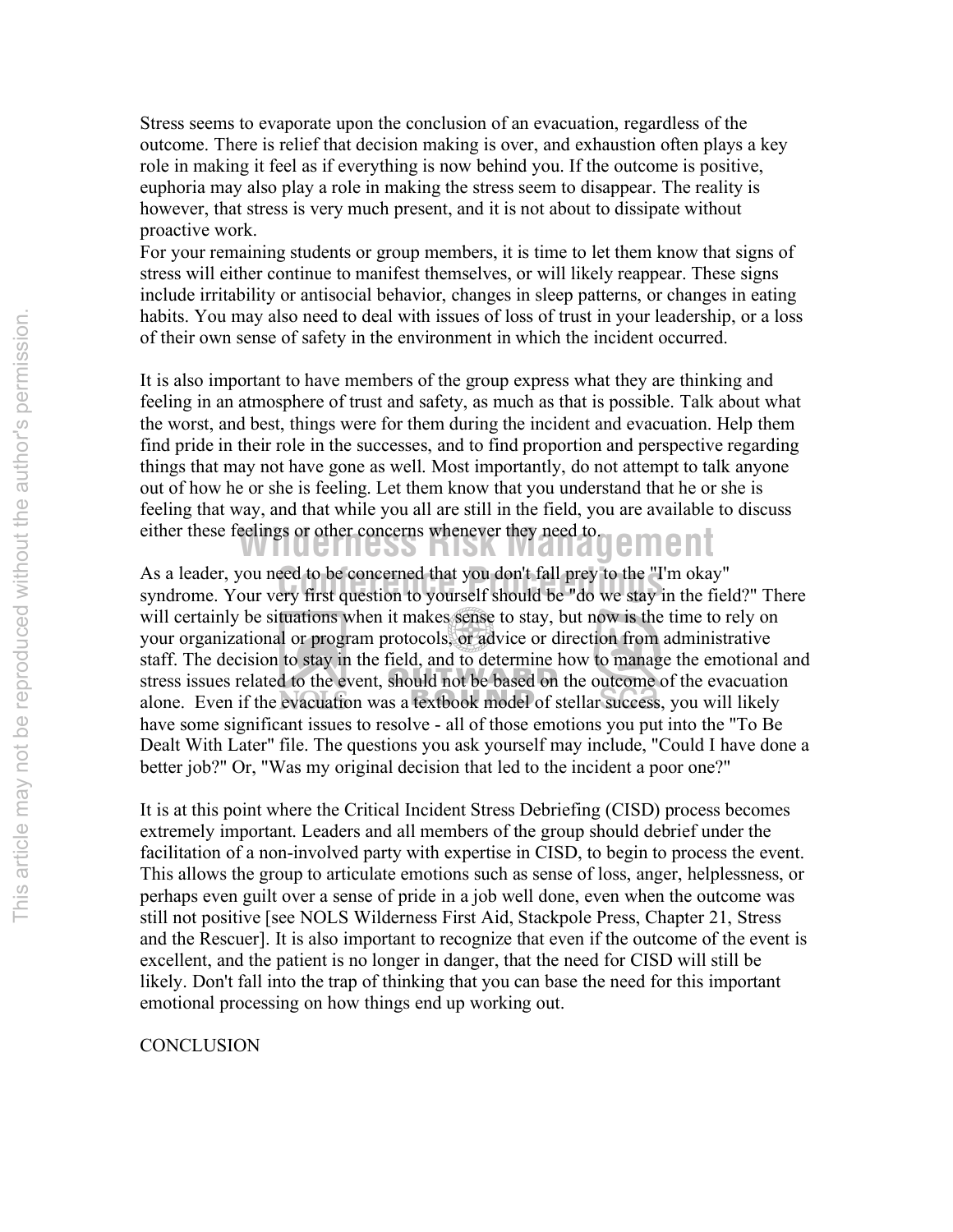At the conclusion of any evacuation, and after the critical incident debriefing process, there does need to be an evaluation of both the incident, and the response to it. While this may add to the leader's stress level, this should also be viewed as normal and important. Any organization of quality and repute, as well as any leader with pride in the high standards of professionalism of our field, will welcome and demand the opportunity to analyze decisions and assess performance. Once you have been fully supported in the field, it is not only an administrative responsibility to second-guess decisions and conduct, but as an outdoor professional, this is your responsibility as well. It is by doing this type of assessment that organizations grow, outdoor professionals deepen their experience, and the industry as a whole does a better job of managing risk in our chosen program environment.

The subjects touched upon in this article are basic to considerations of field evacuation, and of course, there are many more issues to consider. However, what is critical to the success of any response to a field emergency is preplanning, training, and an institutional commitment to the highest standards of wilderness risk management.

## ABOUT THE AUTHORS

 $\mathcal{L}_\text{max}$ 

**Jay A. Satz serves as Vice President of Program for the Student Conservation** Association, Inc. His responsibilities at SCA include developing and directing SCA's risk Association, Inc. His responsibilities at SCA include developing and directing SCA's risk management program and oversight of all SCA program, including training and hiring of all field staff, and evaluation of all SCA programs. Jay also serves as an SCA representative to the National Wilderness Risk Manager's Committee. Jay can be reached via e-mail at: jsatz@thesca.org OUTWARD

David McEvoy is a professional paramedic for Missoula Emergency Services in Missoula, MT, as well as the co-founder of the Aerie School for Backcountry Medicine. Aerie provides wilderness medical training to individuals and organizations such as SCA and the US Forest Service Smokejumpers. David can be reached via e-mail at: Aerie@montana.com

Kurt A. Merrill is the National Director of Risk Management and Conservation Crews for the Student Conservation Association, Inc. His responsibilities at SCA include managing all crew-based activity and directing SCA's Risk Management Program. Kurt is also an SCA representative to the National Wilderness Risk Manager's Committee and currently serves as the committee Chair. Kurt can be reached via e-mail at: kmerrill@thesca.org

The authors wish to acknowledge the contribution to this article made by John Bleicher of the Aerie School of Wilderness Medicine. We also offer an appreciation to William "Doc" Forgey, MD for his continued positive contributions to the field of wilderness medicine and risk management, many of which are reflected herein.